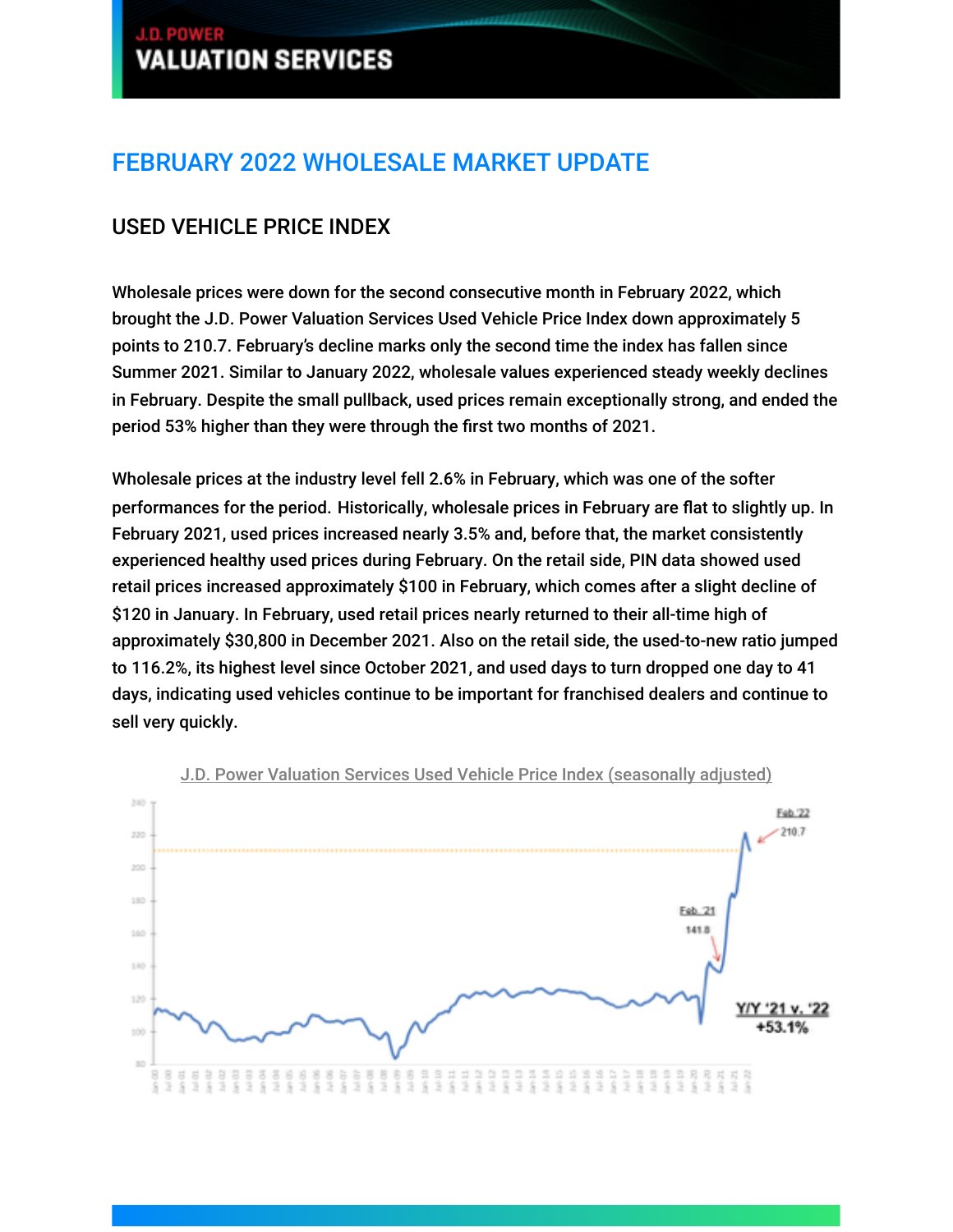## J.D. POWER **VALUATION SERVICES**

### SEGMENT PRICE PERFORMANCE

Following the industry trend, both mass market and premium segment prices were down across the board in February. Pickup truck losses were some of the leanest in the industry, down between 0.5% for midsize to 1% for large. Passenger car losses in both segments were near or slightly more than the overall industry average. Small and compact car prices fell slightly more than 2.5%, while SUV segments each fared slightly worse than the industry average. On the premium side, losses across most vehicle segments were generally softer than their mass market counterparts, with the exception of large premium car and compact premium SUV prices.

MARCH 2022

GUIDELINES



January 2022 vs. February 2022 Segment Wholesale Price Performance

When comparing where wholesale prices were in January with where they were in February 2021, we see just how strong used prices continue to be. This is especially true for more affordable segments such as small, compact and midsize cars. Prices for these segments are currently up from 73% to 89% as dealers fight over a shrinking pool of these vehicles in the wholesale lanes. Popular mass market and premium segment prices are up from 33% to 70%, while large premium car prices are still a healthy 14% higher than a year ago.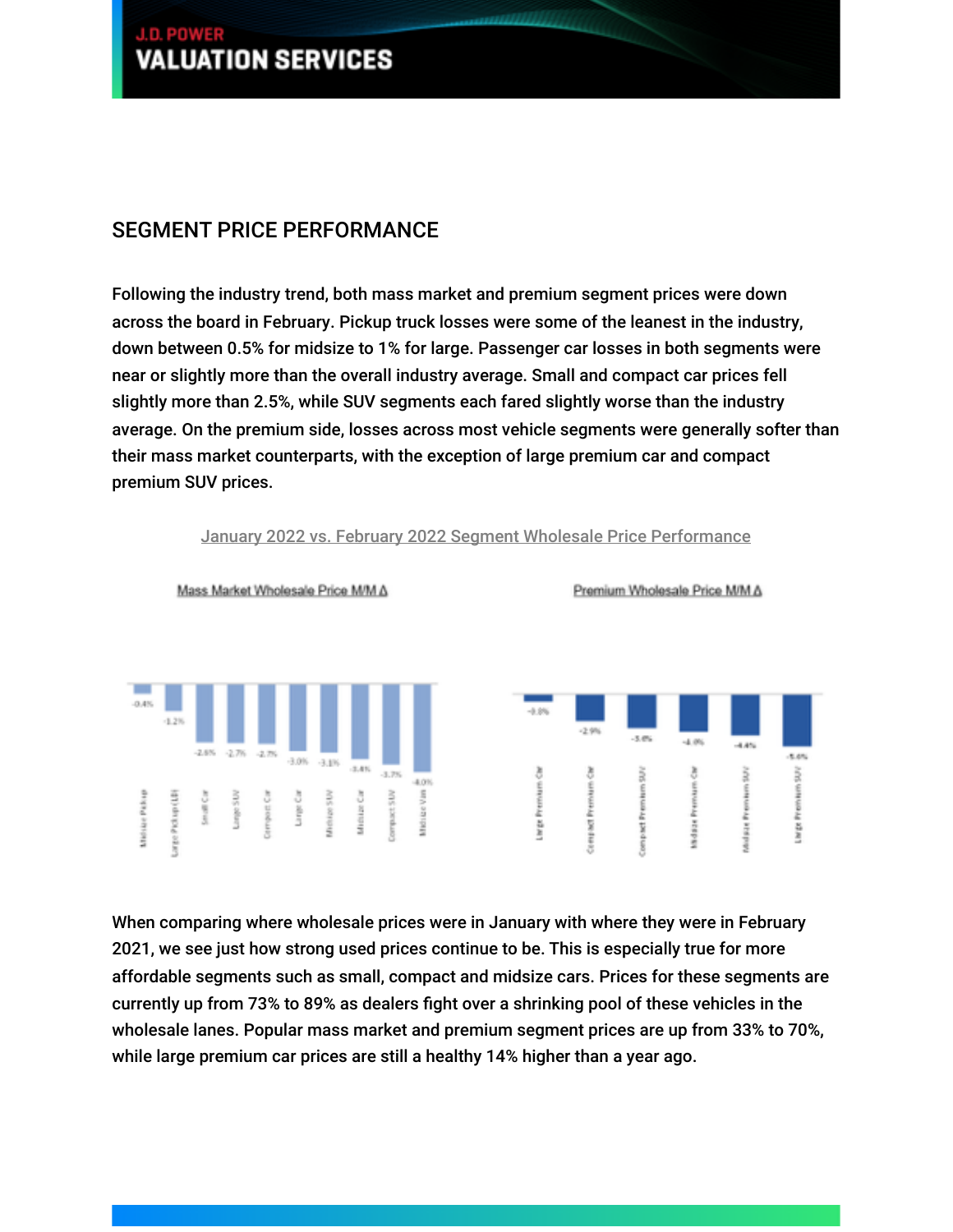#### J.D. PO **VALUATION SERVICES** GUIDELINES MARCH 2022



#### Mass Market Wholesale Price Y/Y YTD A





Premium Wholesale Price Y/Y YTD A

#### WHOLESALE VOLUME UPDATE

Competition in the wholesale marketplace remains fierce. Traditional dealers continue to compete against newer entrants, as well as rental vehicle companies coming to bid and buy vehicles for their portfolios. Year to date, industry auction sales are 15% below the February 2021 level, the mass market segment volume is down approximately 10% and premium wholesale sales are a little more constrained, declining 39%. This trend will continue for the foreseeable future as used supply is expected to tighten during the next few years, ultimately bottoming out in 2024, which will help support used prices.

| <b>Segment</b>           |     |     |         |                         |       |      |     |         | Feb. '21 Jan. '22 Feb. '22 M/M Change % Y/Y Change % CYTD '21 CYTD '22 CY Change % |
|--------------------------|-----|-----|---------|-------------------------|-------|------|-----|---------|------------------------------------------------------------------------------------|
| <b>Mass Market Total</b> | 282 | 193 | $251 -$ |                         | 30% V | -11% | 581 | $525 -$ | -10%                                                                               |
| <b>Premium Total</b>     |     | 34  |         | $32 \blacktriangledown$ | -4% V | -41% | 114 | $69 -$  | $-39%$                                                                             |
| <b>Industry Total</b>    | 338 | 227 | ≜ 284   |                         | 25% W | 16%  | 695 | 594 W   | 15%                                                                                |

#### Wholesale Auction Sales (000s)

Note: Vehicles up to eight years in age.